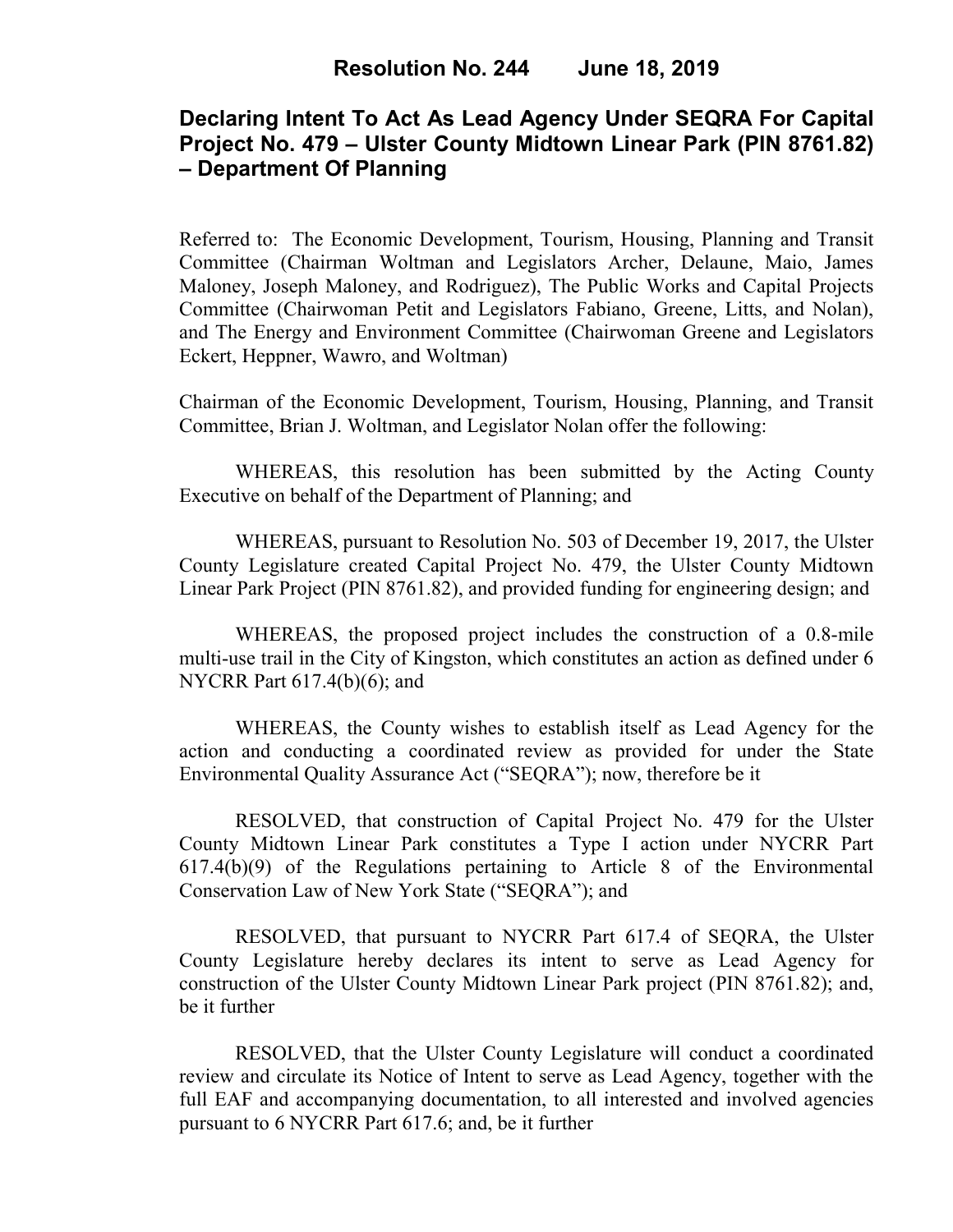### **- Page 2 -**

## **Resolution No. 244 June 18, 2019**

## **Declaring Intent To Act As Lead Agency Under SEQRA For Capital Project No. 479 – Ulster County Midtown Linear Park (PIN 8761.82) – Department Of Planning**

RESOLVED, that pursuant to 6 NYCRR Part 617.6, at the conclusion of an otherwise unchallenged thirty (30) day period following the date of transmittal of the Notice of Intent, the EAF and documentation aforesaid to the interested agencies, the Legislature shall become the Lead Agency under SEQRA for the Project,

and move its adoption.

#### ADOPTED BY THE FOLLOWING VOTE:

AYES: 21 NOES: 0 (Absent: Legislators Eckert and Heppner)

Passed Committee: Economic Development, Tourism, Housing, Planning and Transit on June 4, 2019

Passed Committee: Public Works and Capital Projects on June 5, 2019

Passed Committee: Energy and Environment on June 6, 2019

FINANCIAL IMPACT: NONE